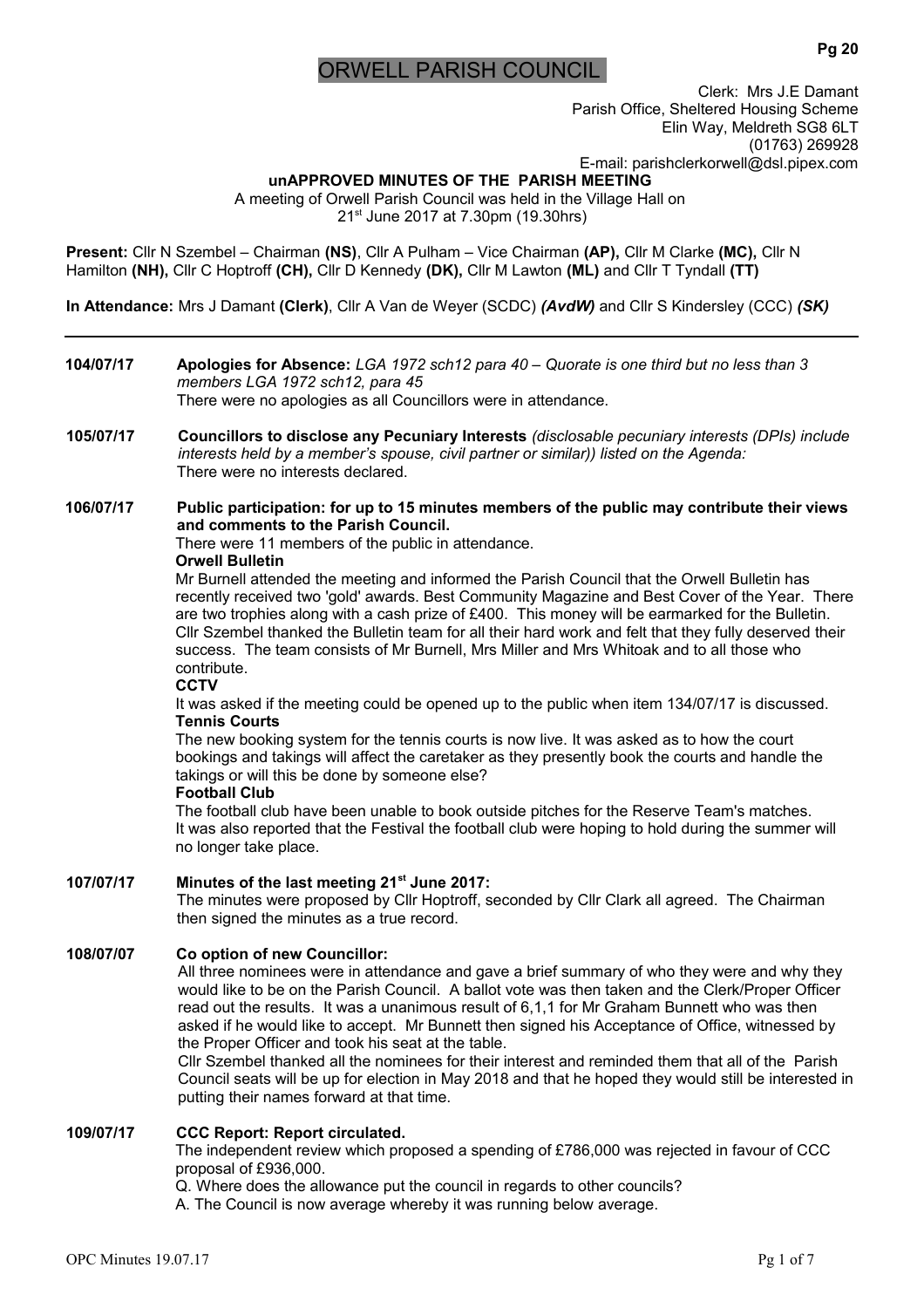The Police and Crime Commissioners Report has been circulated to all Parish Councils. CCC are in agreement to reject the proposal that the police and fire authorities should join forces in favour of the authorities running separately as they currently do. Cllr Kindersley suggested Parish Councillors to respond to the consultation. **Action: All Cllrs** Cllr Hoptroff proposed that the Parish Council should respond objecting to the proposal that the Fire Authority join with the Police and that they should run as they currently do as there is no

evidence that a collaboration of the Police and Fire will be of benefit, seconded by Cllr Lawton all agreed. Cllr Hoptroff will put a response together. **Action: CH**

Cllr Kindersly also reported that the cuts were already being noticed and one of these is that the children's centre in Bassingbourn was to close.

# **110/07/17 SCDC Report:**

Cllr Van de Weyer reported that the refuse collection, which has now been amalgamated with Cambridge City, was still causing concern; however it is hoped these issues will be sorted soon. The City Deal - the cycle way from Frog End, Shepreth to Melbourn will soon be completed. There is also to be a new trail from the new North Cambridgeshire train station to the City station. Cemex – there is a two year outline plan and demolition of some of the buildings may start soon. All the asbestos will leave the site via Foxton/Barrington and not through Orwell.

### **111/07/17 Areas of Responsibilities:**

This was discussed and Clerk will amend the list.

**112/07/17 Planning: NS, MC, CH, DK and ML** *(Town and Country Planning Act 1990 schedule 1, paragraph 8)* **Full planning minutes with comments are available on line or from the Clerk).**   *Planning meeting held on Wednesday 5th July 2017 – no meeting Planning meeting held on Wednesday 19th July – verbal report* **Land east of Malton Road, Orwell, S/2275/17/FL -** Proposed Farm Workshop. Planning Committee recommended 'No Recommendation'.

## **113/07/17 Development Proposal on Hurdleditch Road (next to the primary school)**

Application has gone through the appeal procedure and the Appeal has been granted by the Planning Inspector. The Parish Council now need to consider the S106 agreements. It was proposed by Cllr Hoptroff that Cllr Szembel and Cllr Pulham should meet with Rebecca Ward (Planning Officer) and James Fisher (S106 Officer) who will assist and advise the Parish Council on what happens next, and how the Parish Council might respond. Cllr Hoptroff also suggested that it may be beneficial for Mr Fisher to attend a planning meeting, this was seconded by Cllr Lawton and agreed by all. **Action: Clerk Action: Clerk Action: Clerk Action: Clerk** 

Cllr Hoptroff also reported that he had two questions.

1. The statement states that by agreeing to the 49 houses is a significant step in meeting the overall housing shortfall, is this correct?

2. There are a number of implications in the wording and it would appear that the Inspector was more in favour to the developer. Cllr Van de Weyer will enquire. **Action: AvdW** 

#### **114/07/17 Extra Recreational Land:**

There remains the possibility that the Parish Council could purchase further land adjacent to the S106 1.6 hectares. The parish Council were reminded that there have already been (without prejudice) talks between the Parish Council and the land agent on this matter. Cllr Szembel suggested that these talks should continue and that he and Cllr Pulham be given permission from the Parish Council to continue the discussion with the land agent with a view to establishing if indeed the land might still be available to the Parish Council and if so at what cost.. It was proposed by Cllr Clark that both Cllr Szembel and Cllr Pulham contact the land agent accordingly. this was seconded by Cllr Hamilton, all agreed.

Cllr Szembel and Cllr Pulham to give an update at the September meeting. **Action: NS/AP** The land in question is immediately above the new development site, and between the S106 land along Hurdleditch Road, and across the field to the brook.

# **115/07/17 Recreational Ground Working Group:**

It was proposed by Cllr Pulham to set up a working group, comprising members of the Parish Council (from amongst whose number the chairman of the working group would be found) and representatives of other village organisations and clubs, in order to consider the future of the recreation ground and provision of facilities for the village's sports and other recreational clubs. Cllr Lawton asked if the Parish Council will contact each organisation asking for them to put forward a representative, Cllr Pulham responded that this was the idea and that all clubs and organisations will be invited to nominate a representative.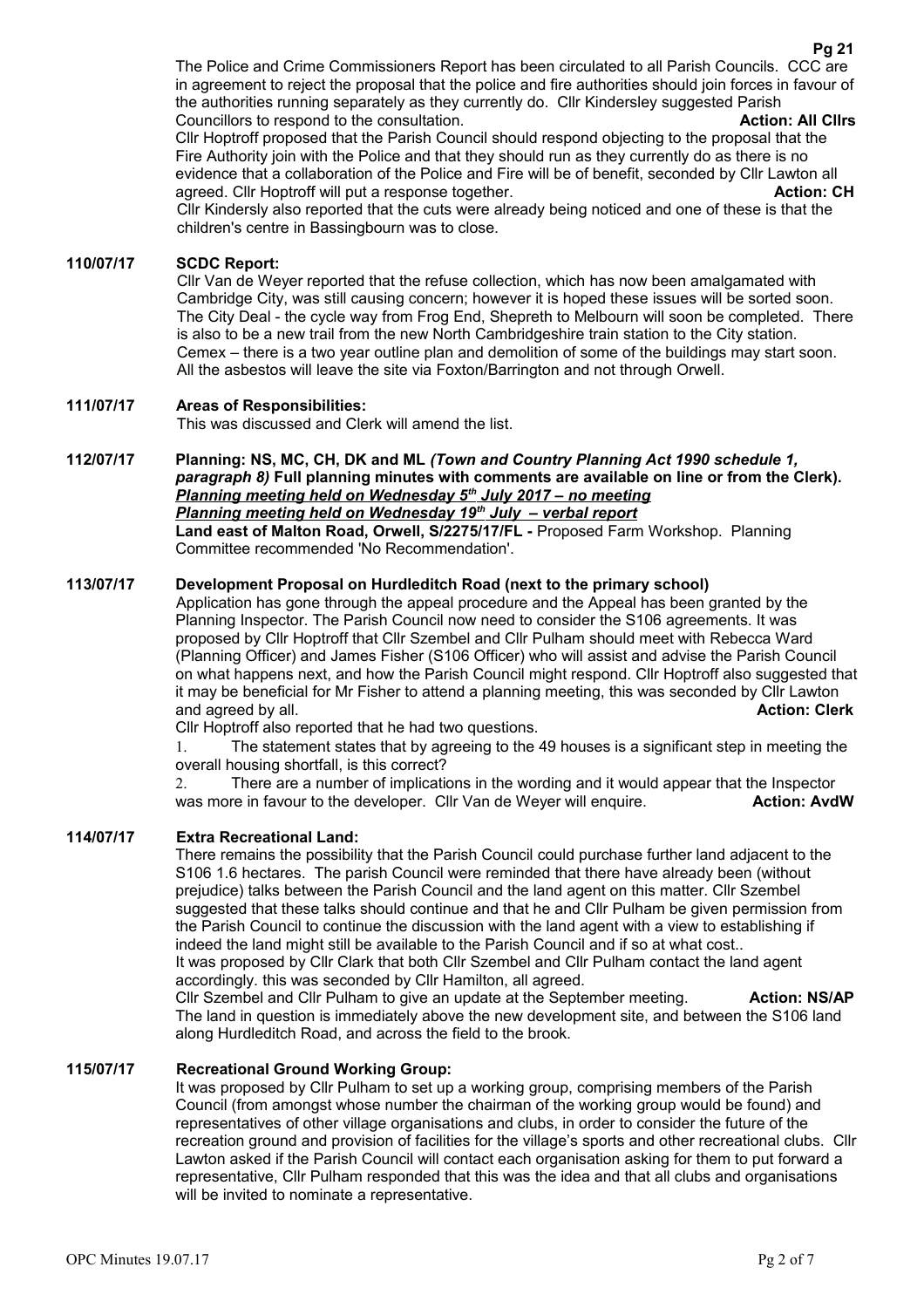Cllr Kennedy also enquired if the Village Hall would be considered by this working party as the future plans for the recreation ground might also inform discussion on the future of the village hall. This was felt to be a good idea. This proposal was seconded by Cllr Szembel all agreed. Further discussion in September and decision on which Parish Councillors will be on the working group. Clerk to contact each organisation. **Action: Clerk**

#### **116/07/17 Hurdleditch Development - Artist**

Update from Cllr Pulham on commissioning a local artist to record the view across the fields from Hurdleditch Road towards the Church, this is the view which will be lost once the development has been built. There is funding from the S106 for Oatlands in the amount of £8700 which can only be used for "art" and which has not yet been utilised.

Cllr Pulham has received two quotes from local artists. It was proposed by Cllr Hoptroff that Mrs Gammans be instructed to do a painting as the land stands today, this was seconded by Cllr Kennedy, all agreed.

It was then proposed by Cllr Pulham that as the artists were very different it might be nice to see a 'winter' scene painting by Mrs Harvey, this was seconded by Cllr Lawton and agreed by all. However, this would depend on whether the development has started, if so this proposal will not be carried out, all agreed.

Cost of both paintings is approximately £1500 and includes framing. **Cllr Pulham will contact the artists. Action: AP Action: AP Action: AP** 

# **117/07/17 Local Plan – progress report on Local Green Space:**

All councillors had seen the report and many of the sites have been rejected. Cllr Hoptroff stated that all the council can now so is wait for the final report.

### **118/07/17 Beacon at the Clunch Pit:**

Cllr Van de Weyer reported that he has not received a definitive answer but he believes that the interim repairs have been carried out by SCDC. Until the major repairs have been carried out the Parish Council are unable to take over the responsibility of the Beacon and include onto the Parish Council's insurance policy.

# **119/07/17 Chapel Orchard:**

The recent invoice for the repairs to the footpath at Chapel Orchard was not for the footpath leading from the bridges around the back of Chapel Orchard, but from the road to the bridges. The footpath leading from the bridges around the back of Chapel Orchard still need doing along with repairing the bridges. Cllr Hamilton reported that the new material does not appear to have solved the problem and that there was still trip hazards, Cllr Bunnett suggested that the new material may need time to settle and suggested monitoring the footpaths to see if the new material settles into the footpath.

There is a payment of £4700.00 from the development at Hurdleditch which is S106 for Chapel Orchard to go towards the footpaths and bridges, there is also a grant received from Cemex.

Update on grant application – this has been deferred for the time being, the bridges are part of the S106 agreement with Hurdleditch.

#### **120/07/17 Chapel Orchard Working Party:**

**Update on possible setting up of a working party** – Cllr Hamilton reported that he has met with Mrs Miller and it was agreed that the setting up of a working party with 5 members in total, 2 of which are to be Parish Councillors would be a good idea. They will meet every two months and report back to the Parish Council. This was proposed by Cllr Hamilton and seconded by Cllr Kennedy, agreed by all. The Parish Council will be taking back the main management of Chapel Orchard.

**Update from Cllr Hamilton regarding the governance and agreement**. Cllr Hamilton reported that there is about 13 years left on the lease between SCDC (land owners) and the Parish Council so it may be that in time this will need to also be looked into. The governance and agreement still to be finalised. **Action: NH**

#### **Meeting closed: 8.30**

Mrs Miller asked what is to happen with the £2000 grant received from Cemex to put towards the bridge repairs, as there is a time limit? At the present time two quotes have been received. It was suggested that this should be discussed with the working party.

#### **Meeting opened: 8.40**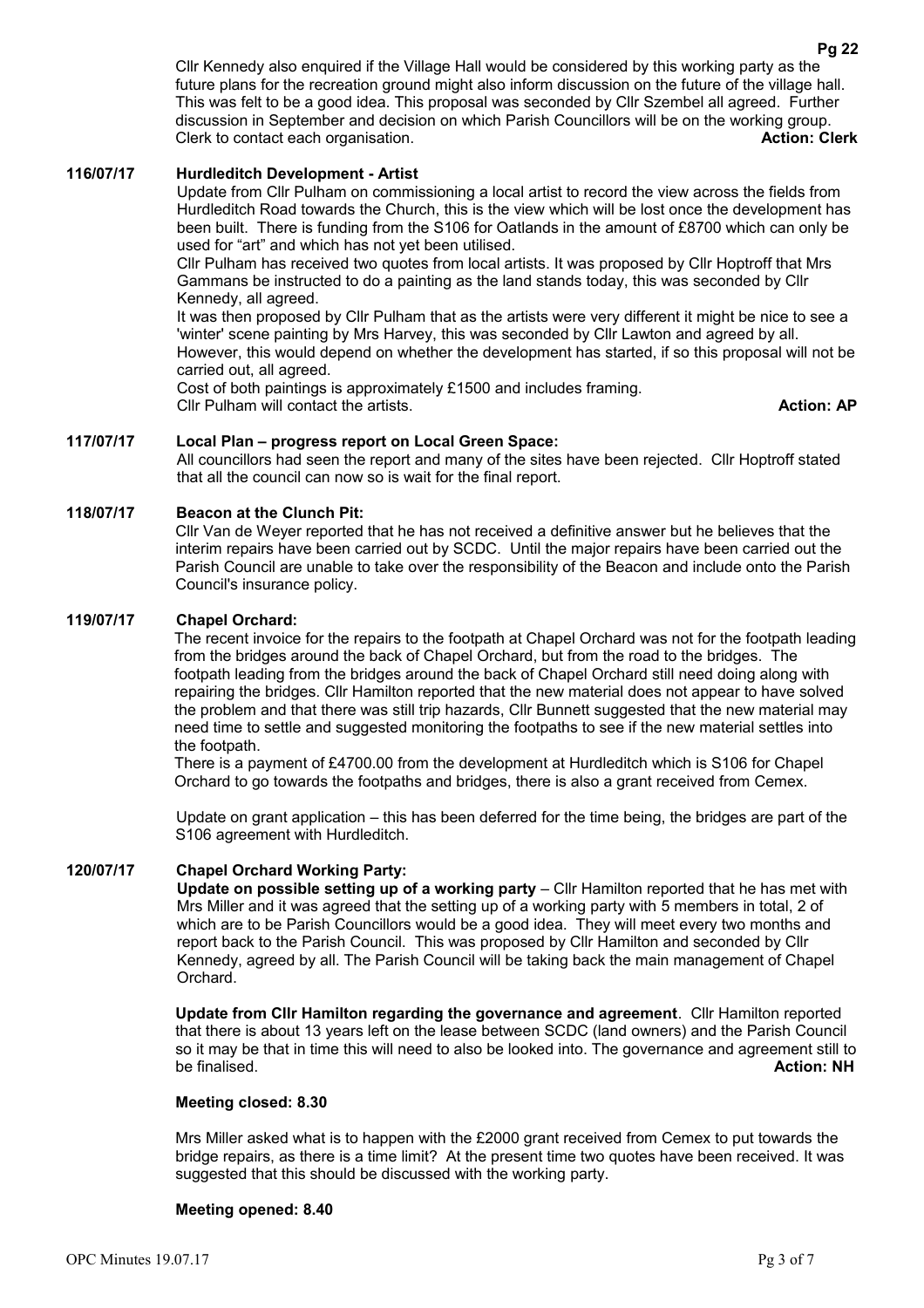Cllr Lawton proposed that the working party look at the spending of the £2000 as appropriate, seconded by Cllr Tyndall, all agreed.

# **121/07/17 Clunch Pit:**

Cllr Hoptroff reported that had received an email from Mr Kratz (Birketts). Mr Kratz suggested that it would be sensible for the Parish Council to retain the Management Committee, but update its terms of reference and provide for flexibility to add any other assets to its responsibilities; if the Parish Council are agreeable to this then the way forward is:

- The Parish Council should formally resolve to do this and it should be minuted.
- It would be sensible to set up a small working group (Chairman and one other) to finalise the details.
- Mr Kratz to provide a draft of a proposed new deed, which can be agreed by the Parish Council.

It was proposed by Cllr Kennedy that the Parish Council update the Terms of Reference, seconded by Cllr Hoptroff, agreed by all. **Action: CH Action: CH** 

It was proposed by Cllr Lawton that a Working Group be set up, seconded by Cllr Kennedy all agreed. Cllr Hoptroff and Cllr Bunnett to be the Parish Council representatives. **Action: CH/GB**

### **121/07/17 Glebe Field (Sheep):**

An incident occurred on the Glebe Field with a ram butting a walker, this has now been rectified and the ram has been removed.

### **123/0717 Community Benefit:**

There have been no applications.

### **124/07/17 Financial Matters:**

1. Financial Statements for June

 2.Payments and Additional payments for June *(Additional payments are shaded, these costs have already been agreed but may not have appeared on the agenda.*

*Local Government Act (LGA); Public Health Act (PHA); Open Space Act (OSA)*

| Payee                                       | Amount £     | Vat £           | <b>Description</b>                        | <b>Power</b>   |
|---------------------------------------------|--------------|-----------------|-------------------------------------------|----------------|
| <b>Salaries</b>                             | Confidential | 0               | <b>July Salaries</b>                      | LGA 1972 s112  |
| <b>Salaries</b>                             | Confidential | 0               | <b>August Salaries</b>                    | LGA 1972 s112  |
| <b>Inland Revenue</b>                       | Confidential | 0               | <b>July PAYE/NI</b>                       | LGA 1972 s112  |
| <b>Inland Revenue</b>                       | Confidential | 0               | <b>August PAYE/NI</b>                     | LGA 1972 s112  |
| <b>SMART</b>                                | Confidential | 0               | <b>July Pension</b>                       | LGA 1972 s112  |
| <b>SMART</b>                                | Confidential | 0               | <b>August Pension</b>                     | LGA 1972 s112  |
| <b>MPC</b>                                  | 180          | 0               | July and August office rent               | LGA 1972 s133  |
| Herts & Cambs                               | 138          | 23              | Grass cutting at Rec                      | OSA 1906 s9/10 |
| Herts & Cambs                               | 144          | 24              | Hedge at Rec                              | OSA 1906 s9/10 |
| Herts & Cambs                               | 36           | 6               | Strimming                                 | OSA 1906 s9/10 |
| <b>Bruce Huett</b>                          | 125          | 0               | Internal audit                            | LGA 1972 s133  |
| <b>Stationery Cupboard</b>                  | 72           | 12 <sub>2</sub> | Annual village meeting<br>photocopying    | LGA 1972 s133  |
| Eon                                         | 34.06        | 1.62            | Electric for pavilion                     | LGA 1972 s133  |
| Marilynn Lawton                             | 7.98         | 0               | Keys for burial ground                    | LGA 1972 s133  |
| Herts & Cambs                               | 72           | 12              | <b>Grass cutting at Rec</b>               | OSA 1906 s9/10 |
| <b>Marriott Building</b><br><b>Services</b> | 570          | 95              | <b>Chapel Orchard Footpath</b><br>repairs | OSA 1906 s9/10 |
| Eon                                         | 17.91        | 0.85            | Electric for pavilion (meter<br>read)     | LGA 1972 s133  |

# **Payments awaiting authorisation**

VAT 7666.5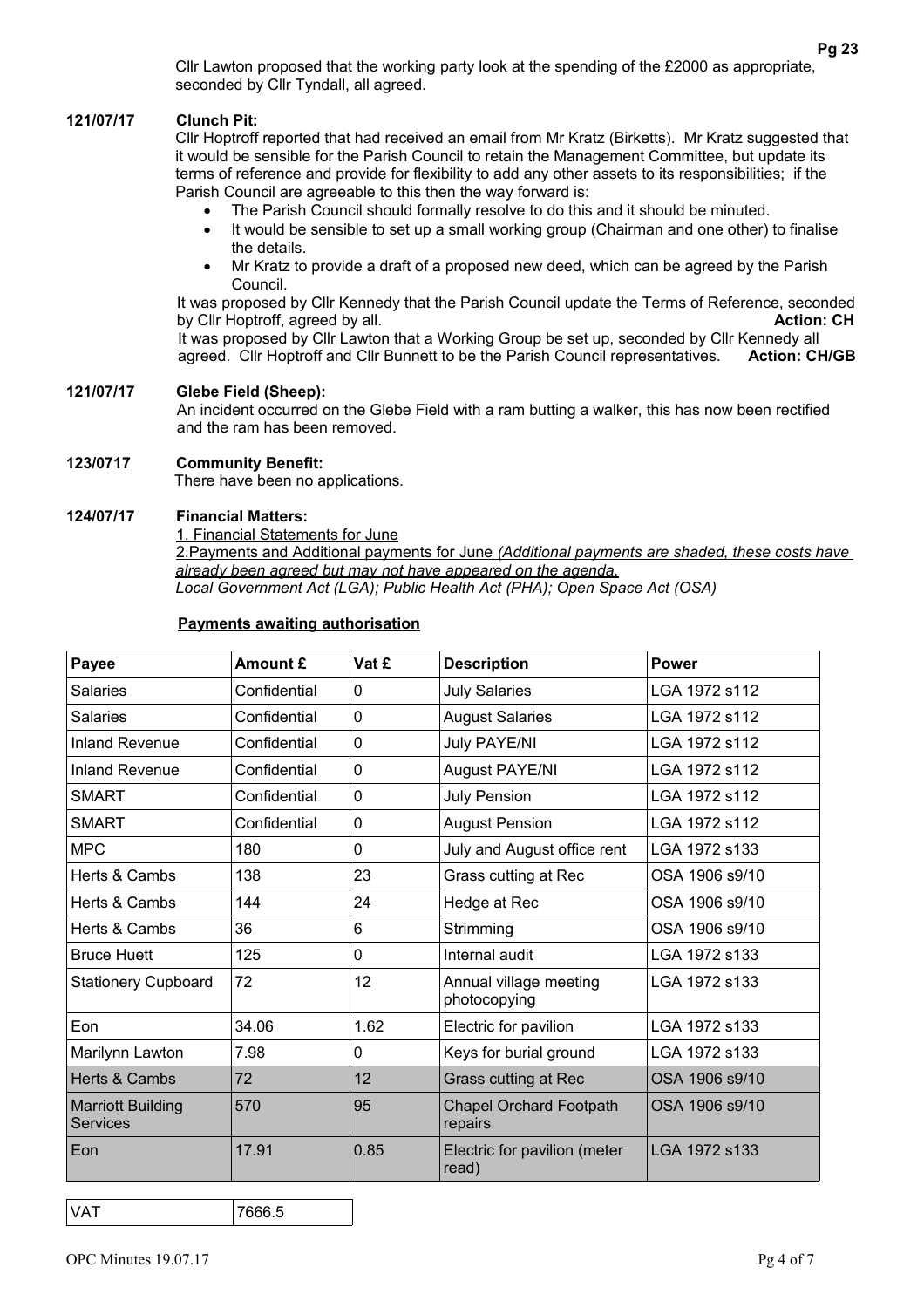#### **125/07/17 Audit:**

Documentation has been sent to the External Auditor and documents are on the notice board.

#### **126/07/17 Orwell Football Club** (OFC)

Update on possible football event and festival on the recreation ground. Report from Cllr Szembel on the proposed football event and festival, proposed at the last meeting

by the Football Club Secretary. This event has now been cancelled. Request from OFC for permission to host an event on the recreation ground and Pavilion, on 9th

September, to launch the new Reserve Squad, new First Team kit, with associated family entertainment, food and bar.

It was proposed by Cllr Pulham that the event should take place, seconded by Cllr Kennedy, all agreed. Event to finish at 20:00hrs (8pm).

#### **Further matches:**

- Charity Fund-raiser match for OFC and Past & Present players in aid of Beads of Courage. This match may be played during the  $9<sup>th</sup>$  September event. It was proposed by Cllr Pulham, that this event should take place,seconded by Cllr Kennedy all agreed.
- OFC First Team and the Pensioners XI Sunday afternoon at the end of October. It was proposed by Cllr Pulham that this event should take place, seconded by Cllr Kennedy, all agreed.
- It has not been possible to find an alternative venue for the Orwell Reserve Team to play their home matches, permission is sought that the reserve team can play their home games at Orwell. This would mean that both the reserve team and the OFC First Team will be using the recreation ground pitch. It is estimated that there will be 12 home fixture games. All measures will be used to alleviate the wear and tear of the pitch. OFC will continue to try and locate another venue for the Reserve Team's home games. It was proposed by Cllr Tyndall that the football club be allowed to use the pitch until an alternative venue can be found, which is hoped will be next season, seconded by Cllr Clarke all agreed.

The football club will monitor the pitch and will oversee any repairs needed due to wear and tear.

#### **Open Meeting 9.20pm**

The September event would be a day event with music, the other events are match related only with a barbecue.

#### **Close Meeting 9.25pm**

There will be three new Teams: Orwell Reserves, Orwell Magpies Ladies Team and the Orwell Colts (mixed U15/U16) Team. At the moment the ladies team play their competitive fixtures at Cambourne.

 Goal posts – OFC requested that the Parish Council consider purchasing new moveable goal posts. Cost of posts are approximately £3000, and a possible Community Chest Grant application to be completed. However, the grants maximum allocation is £1500. It was suggested that the Football Club should seek grants along with the Community Chest. Proposal for the Parish Council to purchase the goal posts – none in favour.

# **127/07/17 Tennis Club Request:**

1. The electronic booking system can be used for booking the pavilion and recreation had merit which requires further consideration. Cllr Pulham and Cllr Kennedy to speak with the Caretaker to see if they are willing to take this responsibility on and will report back at the September meeting. **Action: AP/DK**

#### **Open meeting 9.40pm**

The caretaker should be aware of the scheme which is run by the Lawn Tennis Association website, but it can be used for tennis and pavilion bookings. The final system is still being discussed.

# **Close meeting 9.50pm**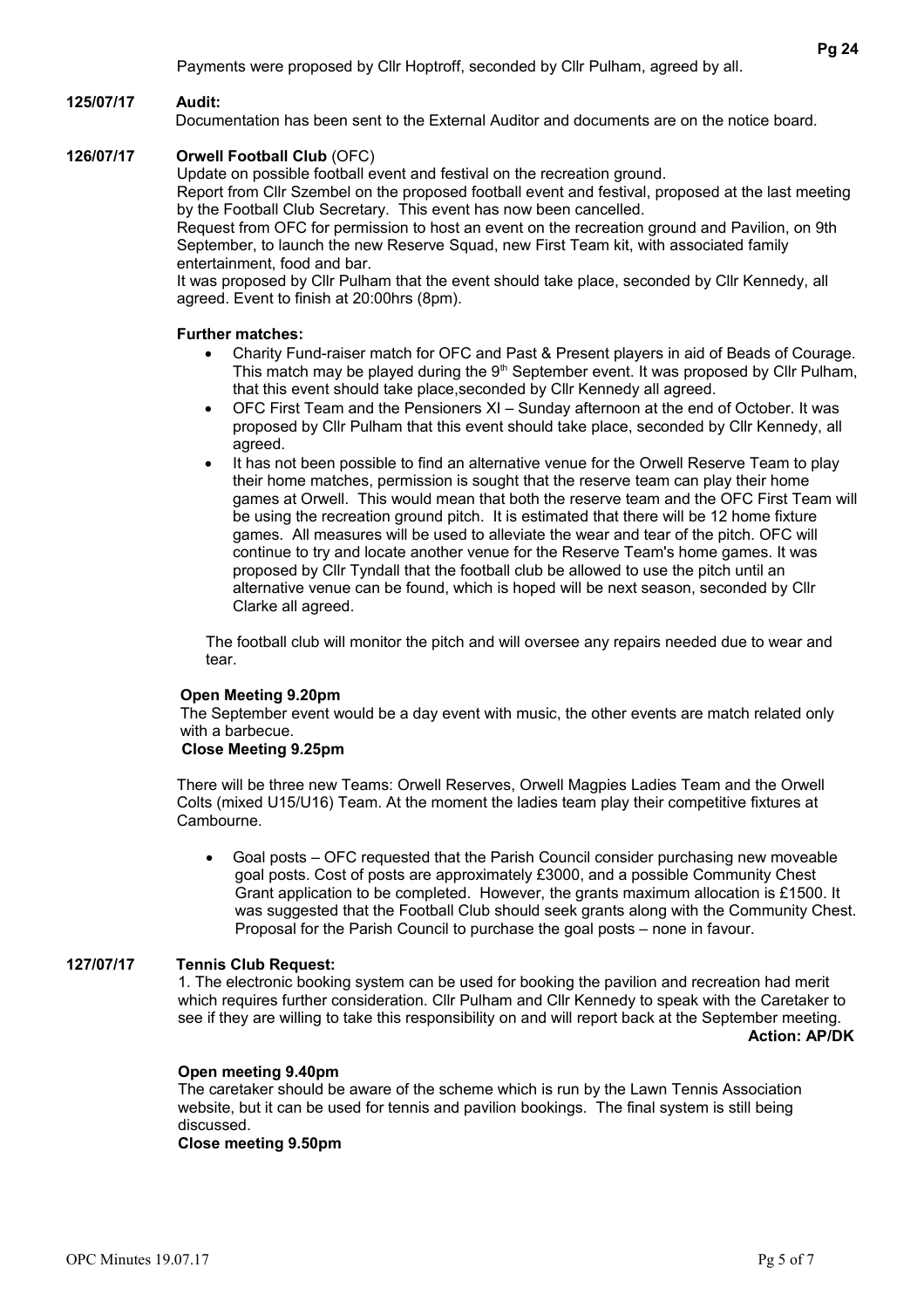2. Lighting on the MUGA

The Tennis Club requested that the Parish Council look into putting in lighting at the MUGA of which planning permission would be required. It was proposed by Cllr Kennedy that the Parish Council should look into this with a view of installing lighting at the MUGA as this will give a better use of the facility, this was seconded by Cllr Tyndall, a vote was taken with 5 in favour of installing lighting and 4 against. Motion carried.

Cllr Pulham will enquire about planning permission. **Action: AP Action: AP** 

3. Proposal re the future of Tennis facilities in the village, including request for two new courts with permanent lighting, and the ring fencing of fees for pay and play for the purpose of maintenance of the MUGA.

Cllr Hoptroff suggested that looking at planning permission for two new courts needs to wait until the future arrangements for the new recreation facilities were understood.

It was proposed by Cllr Hoptroff that it would be unwise to proceed with this request to get pre planning permission for two new tennis courts until plans for the new recreations facilities were understood and ti was clear that the football pitch would be relocated. Seconded by Cllr Lawton. Vote taken: 8 in favour of deferring this, 1 against. Motion carried to not pursue with gaining pre planning permission.

# **128/07/17 Village Maintenance Programme:**

Asset register for trees has been completed but final programme may be adjusted once the Tree Policy has been finalised.

## **129/07/17 Village Hall Committee:**

Update on proceedings concerning the refurbishment of the Village Hall frontage. Cllr Hoptroff reported that tenders had been requested to carry out the works, however only one quote had been received. It was proposed by Cllr Tyndall that as all avenues of trying to obtain tenders, by the Village Hall Committee, had been carried out that the work should be given to the one contractor who has replied. This is a notable contractor whose work is known. This was seconded by Cllr Lawton all agreed. Clerk to request all paperwork. Clerk to notify the Village Hall Committee that they can proceed. It was also felt that if the work was to wait any longer that further damage from frost could be sustained to the building. **Action: Clerk Action: Clerk** There is funding in the precept to cover the cost.

Charitable Status - report from Cllrs Hoptroff and Tyndall **–** nothing reported.

# **130/07/17 Policies and Procedures:**

Clerk and Cllr Pulham are updating the Standing Orders. Chairman's part of the Standing Orders to be discussed at the next meeting.

# **131/07/17 Clerk Holiday cover:**

Mrs Walmseley has agreed to cover the period of 31<sup>st</sup> July to 16<sup>th</sup> August.

### **132/07/17 Recreation Ground:**

#### - **Play equipment weekly inspection.**

Clerk to write to Mrs Reid to enquire if she would be prepared to take on the role of inspecting the play equipment and undergo training with Rospa. Next session will be in 2018.

Cllr Lawton reported that she had received a school newsletter stating that there was to be bootcamps at the recreation over the school summer vacation. However, Cllr Lawton was not aware of any permission to hold these had been received or given by the Parish Council and that the Caretaker was also unaware of this event. It was asked that the Clerk contact the organiser and the school. It was proposed by Cllr Kennedy that this event should not proceed as there is no time to discuss as the event is due to start on  $24<sup>th</sup>$  July, seconded by Cllr Szembel, all agreed. Clerk to inform the organiser that the event can not take place. **Action: Clerk Action: Clerk Update:**

Following further information on the Bootcamp events it transpired that the Brownie leader had requested the organiser to hold bootcamp events for children during the holidays and was unaware that the Parish Council, as the landowner, needed to be notified and permission given. This is because as the land owner the Parish Council need to make sure that they have met all requirements for this to take place on their land. Under the advice from CAPALC it was suggested that the Clerk could use their Executive Powers to overrule the decision. The land is a public amenity and other users are able to use the facility and as long as insurance and relevant documentation are seen relating to risk assessment, insurance and child protection policies, then the event can take place.